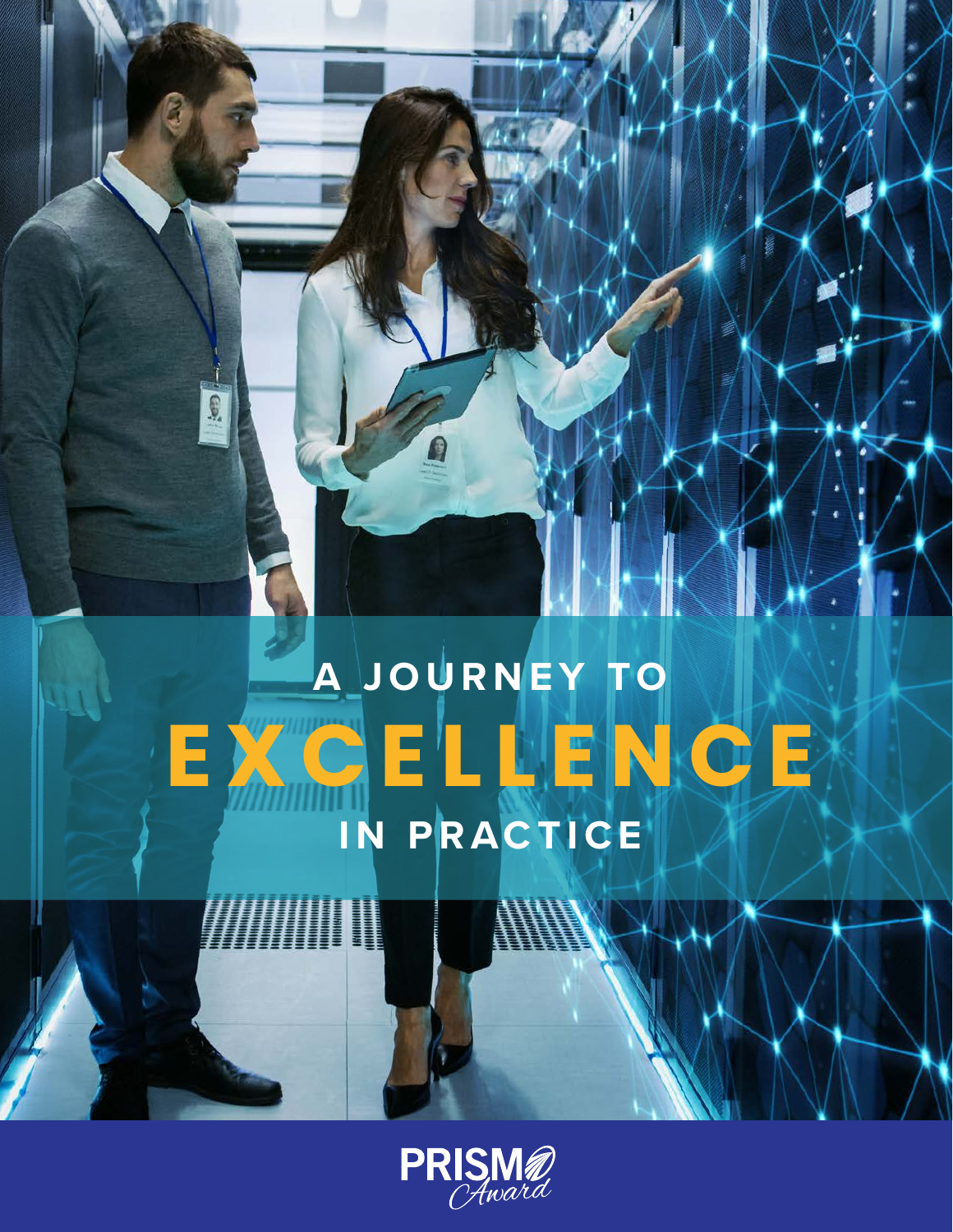

**As a fast-paced government agency, open communication is essential to navigating the constant flow of assignments at the Defense Intelligence Agency (DIA). To help solve the numerous challenges faced in this high-stakes environment, DIA established a coaching program available to every employee to accelerate leader development, increase productivity, and change the workplace culture.**

DIA is the primary manager and producer of foreign military intelligence for the United States. The organization produces, analyzes, and disseminates critical information during peacetime, crises, and war. Staffed with over 16,500 employees, each team member is expected to embody the agency's values of Excellence, Teamwork, Integrity, Initiative, and Accountability every day, regardless of the pressures of their work.

"Coaching fits with the culture," remarks Dr. Theodora Fitzsimmons, PCC, DIA Coaching Program Chief. "It fits with the mission, which is basically all about communication, and the more we increase the ability of people to listen, slow down and ask good questions, the better we are."

In recognition of DIA's government coaching program, the International Coaching Federation (ICF) named the organization a finalist for the 2019 ICF International Prism Award. The Prism Award program honors organizations that have achieved the highest standard of excellence in coaching programs that yield discernible and measurable positive impacts, fulfill rigorous professional standards, address key strategic goals, and shape organizational culture. (Learn more at **[coachfederation.org/prism-award](http://coachfederation.org/prism-award)**.)

## **Developing Leaders from Within**

Before the launch of an official coaching program at DIA, external coaches were provided to senior leaders, with less than 100 individuals per year

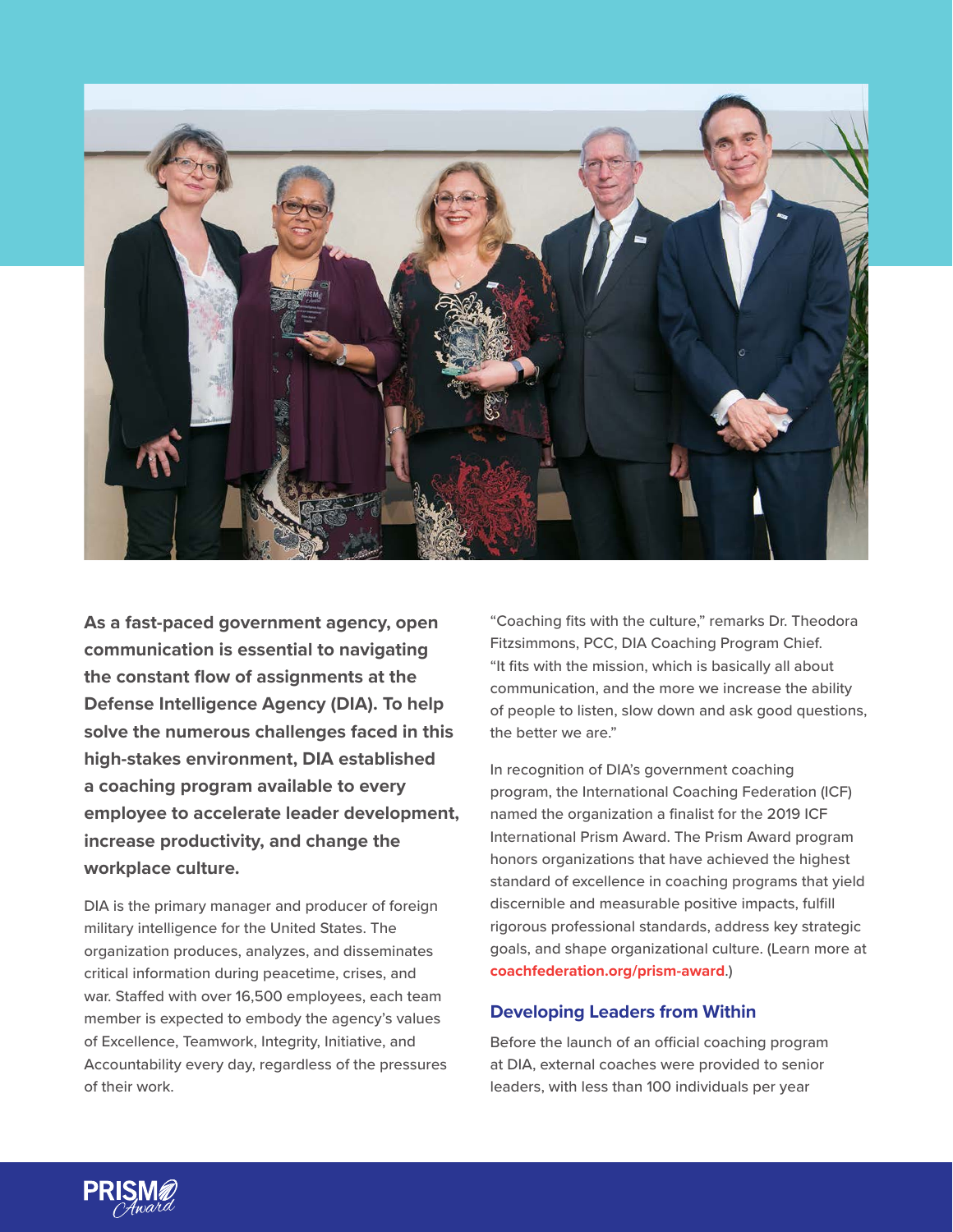receiving coaching. The impact of this initial coaching program quickly became evident as those receiving coaching communicated universal positive feedback and additional employees expressed a desire to experience coaching for themselves.

## **"We want [one-on-one] coaching and team coaching to occur organically wherever it's needed."**

*Dr. Theodora Fitzsimmons, PCC DIA Coaching Program Chief*

As DIA assessed this demand, leadership became convinced that an internal coaching program had much more potential to accelerate leadership development and shift the culture across the organization. The opportunity to test this approach came when Richard Herrick, Division Chief, Enterprise Training Management, Academy for Defense Intelligence at DIA, received an innovation grant in 2014.

With these funds, the organization invested from within by training 22 internal leaders to become Certified Professional Coaches (CPC). This initial investment created a ripple effect throughout the agency, with leaders using their new coaching skills not only in one-on-one coaching sessions, but also to inform their engagement with their direct teams.

Because the response to the pilot program of internal coaches was overwhelmingly positive, DIA expanded its program to reach more employees. Additional funding was made available to train up to 500 coaches by 2021. To date, more than 380 employees have been trained as internal coaches, more than 215 of whom have completed the CPC requirements through an ICFapproved training program. Additionally, 35 of these trained coaches have received their ICF Associate Certified Coach (ACC) Credential.

With this approach, DIA has turned coaching into an agency-wide benefit for all employees, reaching at least 2,000 individuals each year to date.

#### **Prioritizing Ethics and Continued Training**

Maintaining high standards is a top priority for DIA, and that applies to its coaching practices. To keep coaching relationships separate from working relationships, DIA does not permit one-on-one coaching between employees and their supervisors. Instead, they encourage supervisors to use coaching techniques with their teams, but direct employees to seek out individual coaching from other qualified leaders in the agency.

DIA also prioritizes continued coach training, mentoring, and supervision to sustain and enhance coaches' capabilities. "We're training coaches, we're supporting them with more training," says Fitzsimmons. "Once they become a coach, they become an agency asset…We want [one-on-one] coaching and team coaching to occur organically wherever it's needed."

The DIA Coaching Program requires all coaches to attend three learning events per year from their DIA Coach Continuing Education ICF-approved curriculum, as well as a minimum of 24 hours of coaching per year. One of the courses offered is advanced competency training, which focuses specifically on ICF Core Competencies.

DIA also provides a Services Series, through which DIA's internal coaches meet with staff from the other helping arms of the organization—such as the Ombudsman, the Office of General Council and Alternate Dispute Resolution. This two-way education series equips coaches to help the employees they coach connect to additional resources DIA offers while also educating employees in DIA's other service arms about what the organization's coaches have to offer. The series has established a strong relationship among these partners to address the needs of every DIA employee.

#### **A Measurable Transformation**

DIA places great emphasis on results and takes care to establish methods to assess the impact of its internal coaching as perceived by both the coach and the coachee. An assessment survey given to internal coaches indicated a very positive impact on the agency. Of the coaches surveyed, 100 percent agreed